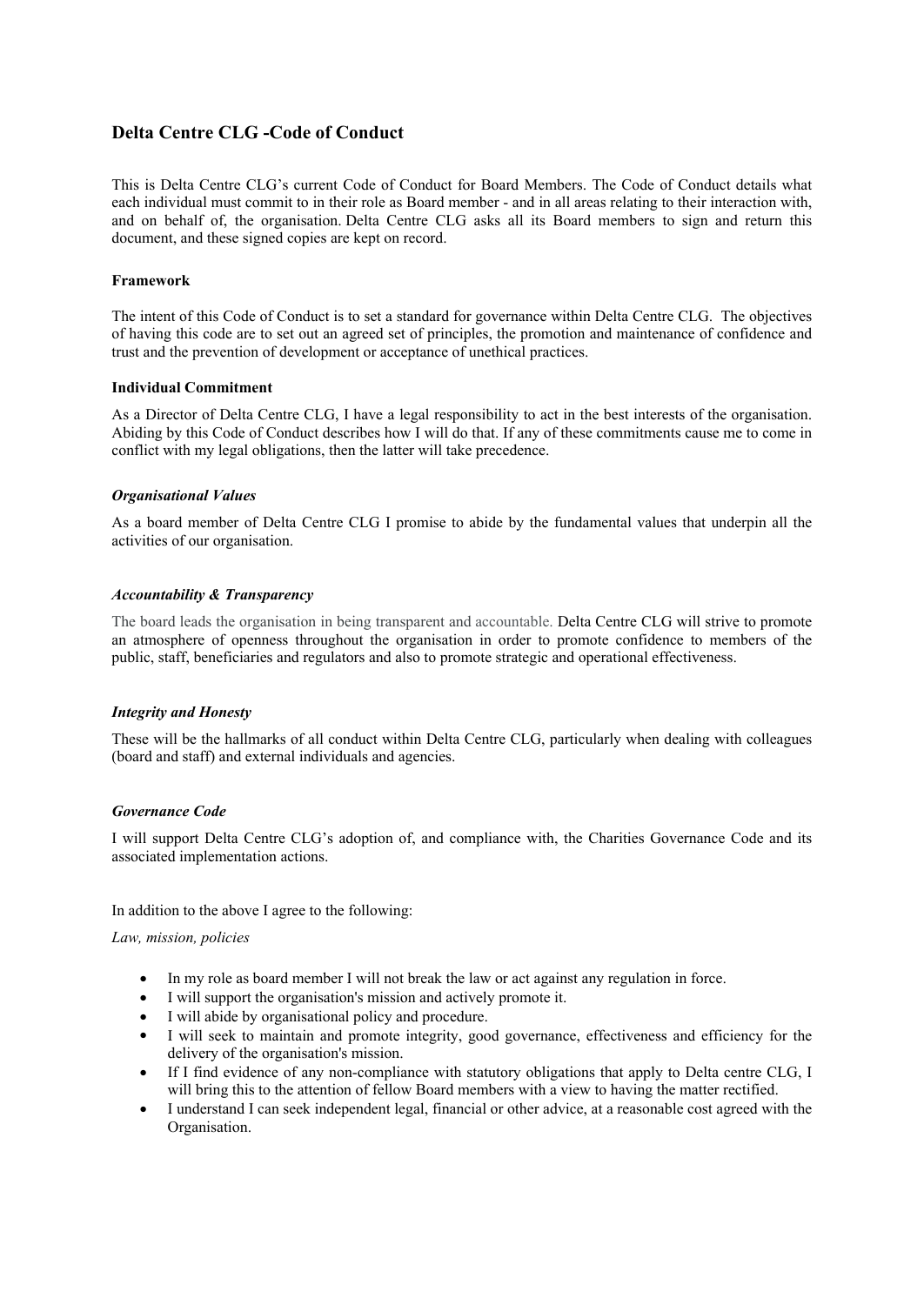## *Conflicts of Interest*

- I will always act in the best interests of the organisation.
- I will do my work in accordance with Delta Centre CLG's "Conflict of Interest" policy and declare any conflict of interest or any such circumstance as may be viewed by others as conflicting as soon as it arises.
- I will submit to the judgement of the board and do as it requires regarding potential conflicts of interest.

## *Person to Person*

 I will act in regard of organisational policies in my relationships with fellow board members, staff, volunteers, beneficiaries or anyone I come into contact within my role as board member.

## *Guardian of the organisation's reputation*

- I will not speak as a board member to the media or any public forum without the prior knowledge and approval of the Chair or the Chief Executive Officer.
- When I am asked to represent the organisation, any comments I make will reflect current policy even if I do not agree with them.
- When speaking as a private citizen I will aim to uphold the reputation of the organisation and those who work and volunteer for it.
- I will respect organisational, board and individual confidentiality.
- I will take an active interest in the organisation's public image.

### *Personal Gain*

- I will not personally gain from my role as a board member nor will I permit others to do so as a result of my actions or negligence.
- I will document expenses and seek reimbursement according to agreed procedure.
- I will not accept gifts or hospitality without the consent of the Chair.
- I will use organisational resources responsibly, when authorised in accordance with procedure.

## *At Board Level*

- I will embody the principles of good governance in all my actions and live up to the trust placed in me by Delta Centre CLG.
- I will abide by the board governance procedures and practice.
- I will commit to attend all board meetings, and in the event of unavoidable inability to attend, will make the Chair aware of my unattendance.
- I will strive to be familiar with all agenda items sent to me in good time and be prepared to contribute my opinions during meetings.
- I will honour the authority of the Chair.
- I will maintain a respectful attitude to the opinions of others.
- I understand that decisions will ideally be made by consensus but may be by vote. I will consider any majority vote as a corporate decision and will accept and support it.
- I will maintain confidentiality unless authorised to speak on matters outside board meetings.

## *Enhancing governance*

- I commit to supporting Delta Centre CLG's implementation and compliance with the Charities Governance Code.
- I will participate in appropriate induction, training and development of board activities.